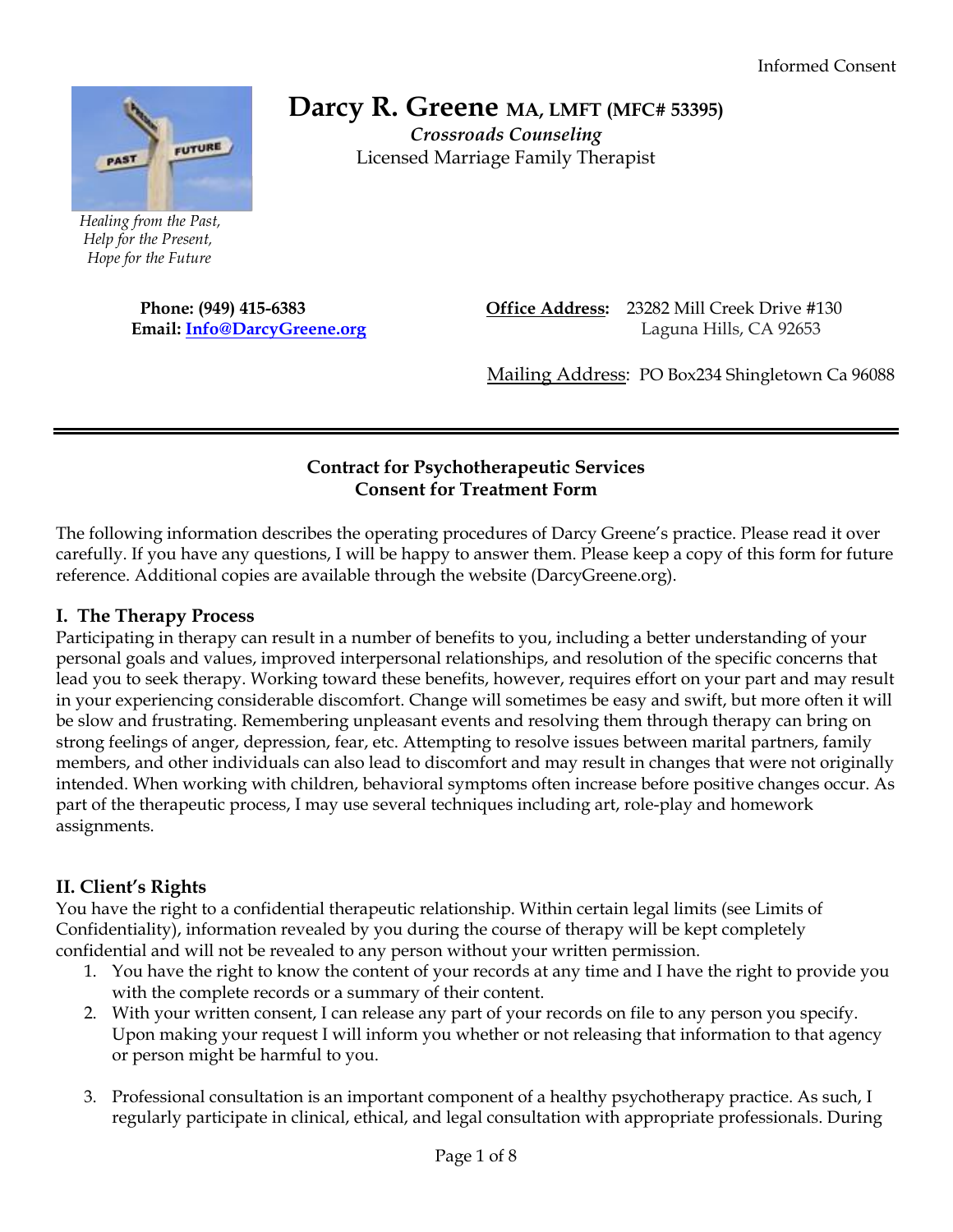such consultations, I will not reveal any personally identifying information regarding you or your family members or caregivers.

- 4. You have the right to ask questions about any of the procedures used in the course of your therapy. I will explain my customary approach and methods to you.
- 5. You have the right to choose NOT to receive therapy from me. If you choose this, I will provide you with names of other qualified professionals whose services you might prefer.
- 6. You have the right to terminate therapy at any time without any financial, legal, or moral obligations other than those you've already incurred.
- 7. I have the right to terminate therapy with you under the following conditions:
	- A. When I believe that therapy is no longer effective.
	- B. I believe that you will be better served by another professional, whom I will recommend. If I determine during the first three sessions that I cannot help you, I will assist you in finding someone qualified. If I have written consent from you, I will provide that professional with the essential information he or she requires.
	- C. When you have not paid for the last two sessions, unless special arrangements have been made.
	- D. When you have failed to show up for your last two therapy sessions without a 48-hour notice.
	- E. When you have not attended a session in four weeks.

### **III. Exceptions to Confidentiality:**

As a licensed therapist there are certain legally defined situations which require me to reveal information you have told me during the course of therapy. I am not required to inform you of my actions if this occurs. It is very important that you and those seeking counseling with you carefully read and understand the following limits to confidentiality:

- 1. If you reveal information about active child abuse or neglect, elder abuse, or dependent physical abuse, I must make a report to protective services. When a perpetrator of child abuse is in contact with minors and there is a reasonable suspicion that he/she may still be abusing minors, I must also report that information.
- 2. If you seriously threaten harm or death to another person, I am required to warn the intended victim and notify the appropriate law enforcement agencies.
- 3. If a court of law issues a legitimate subpoena, I am required by law to provide the information specifically described in that subpoena.
- 4. If you are in a lawsuit where emotional harm is being claimed, the opposing side may subpoena your therapy records.
- 5. The State Law in Evidence Code 1018 reads that "There is no privilege (confidentiality) under this article if the service of the psychotherapist were sought or obtained to enable or aid anyone to commit or plan to commit a crime or a tort or to escape detection or apprehension after the commission of a crime or a tort." (Evidence code 1024, *1965.* Chp. 299)

## **III. Fees**

I agree to pay the standard fee of \$ 175.00 for each completed 50-minute session (prorated for longer sessions). I will make payment in cash, check or credit card/atm at the time of the therapy appointment, unless we have made other arrangements in advance. I understand I can leave therapy at any time. I am contracting only to pay for the completed therapy sessions, sessions I miss without providing 48 hour notice and telephone time as outlined in Part V of this contract.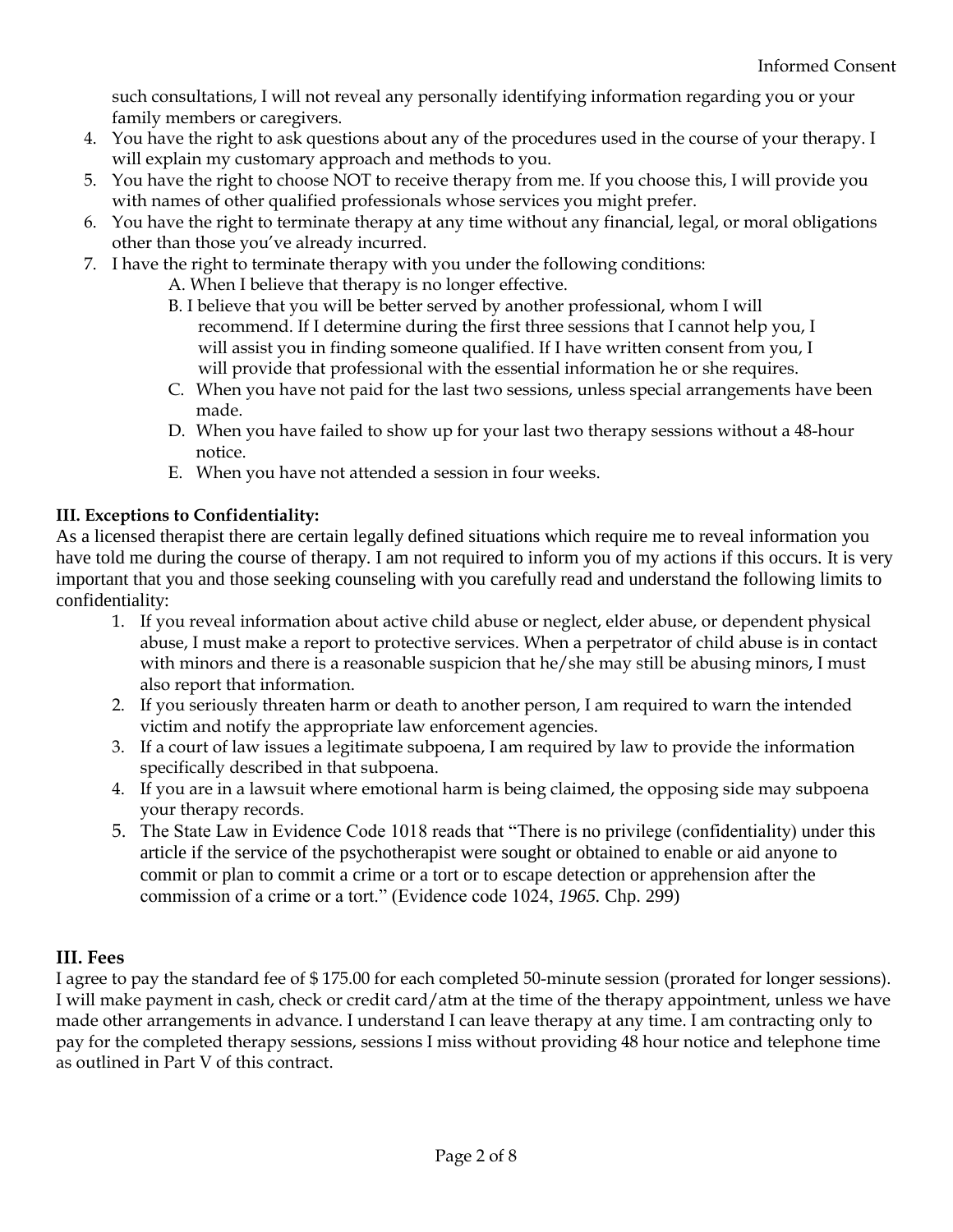## **IV. Office Policies**

**Payment for Services**: You are expected to pay for services at the time they are rendered unless other arrangements have been made. Please notify me if any problem arises regarding your ability to make timely payment. Unfortunately I cannot allow clients to run a bill with me nor I can I accept barter for therapy. Any overdue bills will be charged 1.5% per month interest. If you eventually refuse to pay your debt, I reserve the right to give your name and the amount due to a collection agency. There is a \$30.00 charge for each returned check.

**Appointment Times:** You are responsible for coming to your session on time and at the time we have scheduled. Sessions last for 50 minutes. If you are late, we will end on time and not run over into the next person's session. If you miss a session without canceling, or cancel with less than forty-eight hours notice, you must pay for that session at our next regularly scheduled meeting. The answering machine has a time and date stamp which will keep track of the time you called me to cancel. Because I cannot bill insurance for missed sessions you are responsible for the full cost of any missed sessions. **PLEASE NOTE**: Due to the contractual requirements of your insurance, if you are utilizing Medical/Cal Optima insurance and miss your appointment or fail to cancel with 48 hours' notice all future appointments with me will be cancelled.

If you do not attend your scheduled appointment and do not notify me of your absence in advance I may choose to make the space available to another individual. Frequent cancellations are cause for terminating therapy. If you no-show for two sessions in a row I will assume you have dropped out of therapy.

**Insurance Reimbursement & 3rd Party Payers**: Unless previously agreed upon, clients who carry insurance will bill their own insurance. I typically do not bill insurance companies nor do I accept payment from them unless I am an approved provider under your plan. (There are a few exceptions). If you are using your **EAP** it is YOUR responsibility to provide me with your EAP information before our first session together. Clients who want to utilize their insurance are HIGHLY encouraged to fill out the Insurance Eligibility form before the first visit. This will allow my office to verify coverage before you begin treatment. *Insurance billing is done as a courtesy to you; It is your responsibility to stay current with your insurance, including alerting me if you become uninsured or if your deductible needs to be met. You agree to pay all co-payments as required by your insurance and any money owed which they do not pay.* Your insurance/3rd party payer may request certain information and you agree to provide or consent to my providing the information they request. In the event they fail to pay you are financially responsible for your bill.

**Cancellation:** Since an appointment reserves time specifically for you, a minimum of 48 hours' notice is required for rescheduling or cancellation of an appointment. The full fee will be charged for sessions missed without such notification. Most insurance companies do not reimburse for missed appointments. Frequent cancellations may result in termination of services.

**Office Hours**: My business hours are from 12 noon to 8:00 pm Monday to Thursday. If you need to contact me between sessions, please leave a message and I will return your call.

**Time Telephone**: After 5 minutes of telephone time, you will be charged at your regular fee, calculated in 10 minute increments.

**Sessions Greater than 50 minutes**: Sessions that go beyond 50 minutes will be prorated to the nearest quarter hour, unless you have made prior arrangements with me.

**Emergency Procedure**: An emergency is an unexpected event that requires immediate attention and can be a threat to your health. If an emergency situation arises, please state this when you leave your message. I or a clinical staff member will call as soon as possible. If I have not called you back within 60 minutes, the emergency persists and the emergency requires it, please call 911, your physician or admit yourself to a hospital for observation.

**Email/Text Usage:** By nature, therapy is confidential. You can have the confidence that your insights, vulnerable experiences, and feelings will not be repeated outside the therapeutic relationship established. **By nature, email correspondence is NOT confidential.** Though Internet security measures can be effective, it is never 100% foolproof. My policy regarding email usage is as follows: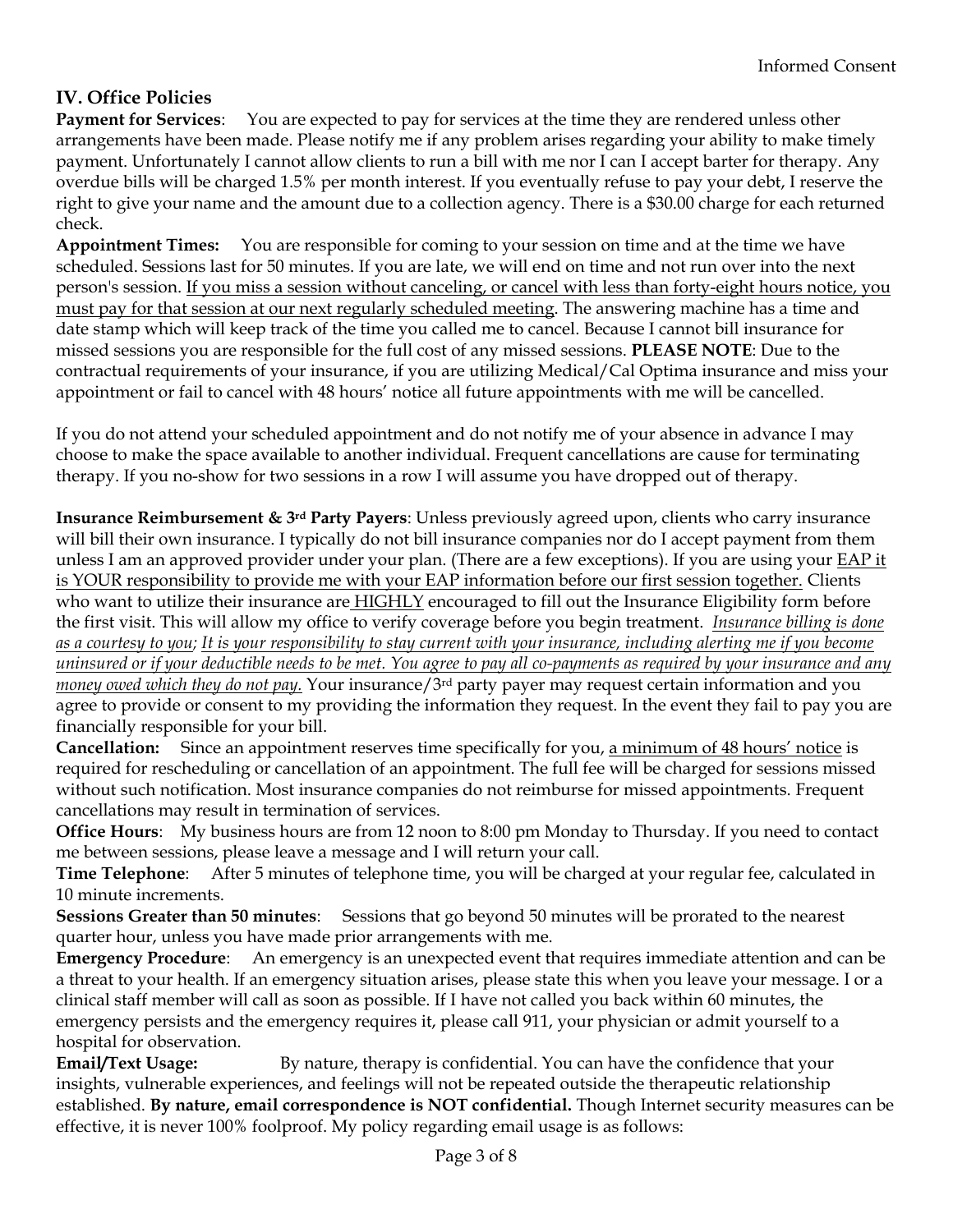- 1. Email correspondence with me is NOT secure.
- 2. Email and text communication is for non-emergencies only. It may be used for appointment changes, referrals, and non-clinical questions.
- 3. Email/Text correspondence is NOT a substitute for person-to-person therapeutic treatment, unless discussed with me in advance and in person.
- 4. Email/Text correspondence will not play a part in your therapy.
- 5. Generally I will not respond to your emails and texts. Anything stated in an email from you will be discussed in session and in session only.
- 6. Email correspondence is NOT to be used in the case of an emergency to contact me.

**Childcare:** No child or teenager may be left unattended in the waiting areas without an adult present to watch them while you are in your counseling sessions.

**Animals:** Unfortunately, due to lease restrictions and client allergies animals are not permitted in the building. This includes Emotional Support Animals.

**Reports & Collateral Contacts**: Sometimes I am asked to make phone contact and/or write reports to send to schools, out-of-state parents, physicians, insurance companies and so forth. You will be charged according to the time spent on each report requested. Insurance plans typically do not reimburse you for these charges. You will not be charged for brief summaries for insurance companies.

**Litigation and Contact with Third Parties Limitation:** I will not voluntarily participate with clients' litigation, custody dispute or other dealings with third parties. This means that I do not interact with my client's attorneys and generally do not write or sign letters, reports, declarations of affidavits to be used in Patient's or Representative's legal matter. (Such as, but not limited to divorce and custody disputes, injuries, lawsuits, etc.)

Generally I will not provide records or testimony unless compelled to do so. In the event of any legal proceedings, you agree that neither you, nor your attorney, nor anyone else acting on your behalf will call me to testify in court or any other proceedings; nor will a disclosure of my psychotherapy records be requested unless otherwise agreed upon. Should I be subpoenaed, or ordered by a court of law, to appear as a witness in an action involving Patient, Representative agrees to reimburse me for the entire time spent away from my office, including travel as well as any time spent on preparation at Therapist's usual and customary hourly rate. In addition, it is agreed upon I will not make any recommendation as to custody or visitation regarding Patient.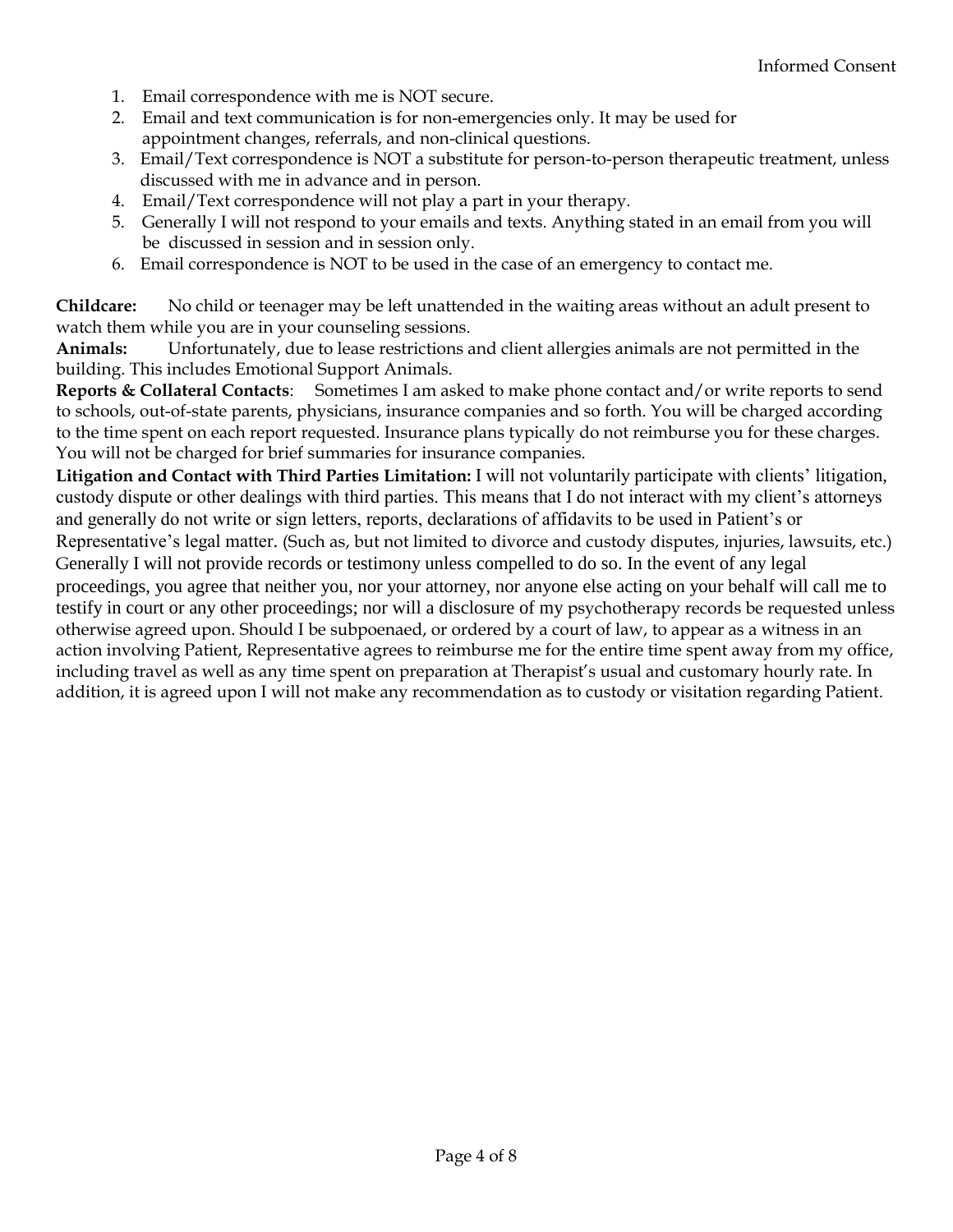

 *Healing from the Past, Help for the Present, Hope for the Future*

**Darcy R. Greene Darcy R. Greene MA, LMFT (#53395)** *Crossroads Counseling*

Licensed Marriage Family Therapist

# **Adult Consent for Treatment**

I \_\_\_\_\_\_\_\_\_\_\_\_\_\_\_\_\_\_\_\_\_\_\_\_\_\_\_\_\_\_\_\_\_\_\_\_\_\_\_\_\_\_\_\_\_\_\_\_\_\_\_\_\_\_\_\_\_\_\_\_\_\_\_\_\_\_\_ authorize and request Darcy Greene to carry out psychological examinations, diagnostic procedures, and/or treatments during the course of my care as a patient. . I understand any procedure is subject to my agreement. I have read, fully understand and agree to the policies and procedures stated in the Informed Consent Agreement and consent to being treated. \_\_\_\_\_\_\_\_\_\_\_\_\_\_\_\_(Initials)

I am aware of the 48 hour cancellation policy and agree should I miss a session without canceling, or cancel with less than forty-eight hours' notice, I am personally responsible for paying the standard fee rate. I also understand and agree if I am utilizing Medical/Cal Optima insurance and miss my appointment or fail to cancel with 48 hours' notice all future appointments with me will be cancelled. \_\_\_\_\_\_\_\_\_\_\_\_\_\_\_\_(Initials)

I am aware my therapist has provided and reviewed the pamphlet *Therapy Never Includes Sexual Behavior* with me. My therapist has thoroughly explained this brochure with me and answered all of my questions. I understand how and where I can report a therapist's inappropriate sexual behavior. \_\_\_\_\_\_\_\_\_\_\_\_\_\_\_\_(Initials)

I am aware The Board of Behavioral Sciences receives and responds to complaints regarding services provided within the scope of practice of marriage and family therapists and I may contact the board online at [www.bbs.ca.gov,](http://www.bbs.ca.gov/) or by calling (916) 574-7830. \_\_\_\_\_\_\_\_\_\_\_\_\_\_\_(Initials)

Date \_\_\_\_\_\_\_\_\_\_\_\_\_\_ Client's Signature \_\_\_\_\_\_\_\_\_\_\_\_\_\_\_\_\_\_\_\_\_\_\_\_\_\_\_\_\_\_\_\_\_\_\_\_\_\_\_\_\_\_\_\_\_\_\_\_\_\_\_

Date \_\_\_\_\_\_\_\_\_\_\_\_\_\_ Therapist's Signature \_\_\_\_\_\_\_\_\_\_\_\_\_\_\_\_\_\_\_\_\_\_\_\_\_\_\_\_\_\_\_\_\_\_\_\_\_\_\_\_\_\_\_\_\_\_\_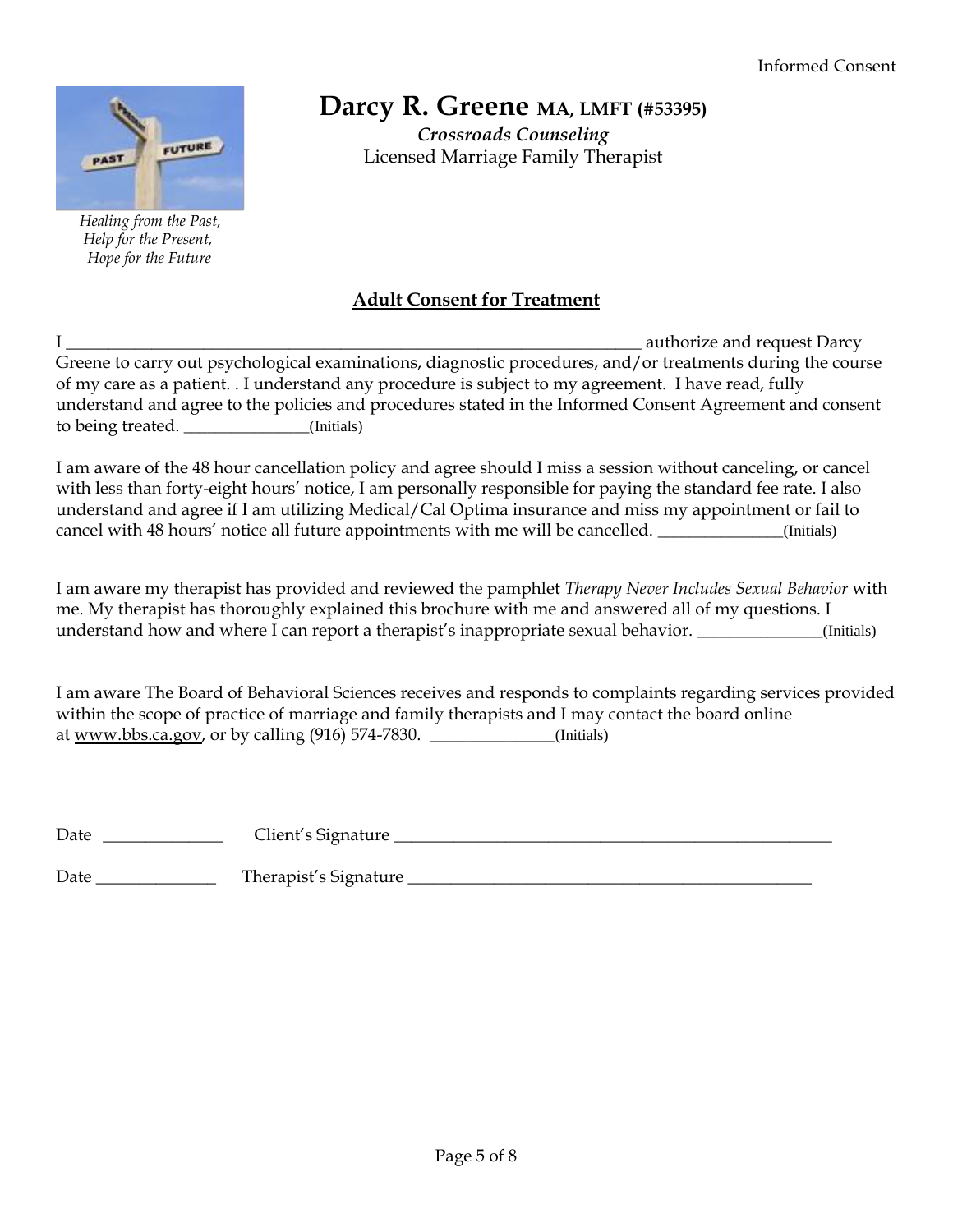

 *Healing from the Past, Help for the Present, Hope for the Future*

**Darcy R. Greene Darcy R. Greene MA, LMFT (#53395)** *Crossroads Counseling* Licensed Marriage Family Therapist

## **Consent for Couples or Family Therapy**

As a couple/family we agree to engage in therapy which will include both joint and individual sessions. I understand my right to confidentiality in individual sessions, but am willing to waive that right so information shared in individual sessions can be shared in joint session at the discretion of the therapist. \_\_\_\_\_\_\_\_\_\_\_(Initials)

I also understand my therapist believes couple/family therapy is most successful when a family is willing to be completely honest with the therapist and with each other. For this reason, my therapist has explained he is unwilling to collude with secrets. Where a family member shares information with the therapist it will be discussed in joint sessions to maintain an atmosphere of openness and honesty. \_\_\_\_\_\_\_\_\_\_\_(Initials)

I authorize and request Darcy Greene to carry out psychological examinations, diagnostic procedures, and/or treatments during the course of my care as a patient. I understand any procedure is subject to my agreement. \_\_\_\_\_\_\_\_\_\_\_(Initials)

I am aware of the 48 hour cancellation policy and agree should I miss a session without canceling, or cancel with less than forty-eight hours' notice, I am personally responsible for paying the standard fee rate. I also understand and agree if I am utilizing Medical/Cal Optima insurance and miss my appointment or fail to cancel with 48 hours' notice all future appointments with me will be cancelled. \_\_\_\_\_\_\_\_\_\_\_\_\_\_\_(Initials)

I am aware The Board of Behavioral Sciences receives and responds to complaints regarding services provided within the scope of practice of marriage and family therapists and I may contact the board online at [www.bbs.ca.gov,](http://www.bbs.ca.gov/) or by calling (916) 574-7830. \_\_\_\_\_\_\_\_\_\_\_\_\_\_\_\_(Initials)

I have read, fully understand and agree to the policies and procedures stated in the Informed Consent Agreement and consent to being treated.

|      | Family Member Signature |
|------|-------------------------|
|      |                         |
| Date | Family Member Signature |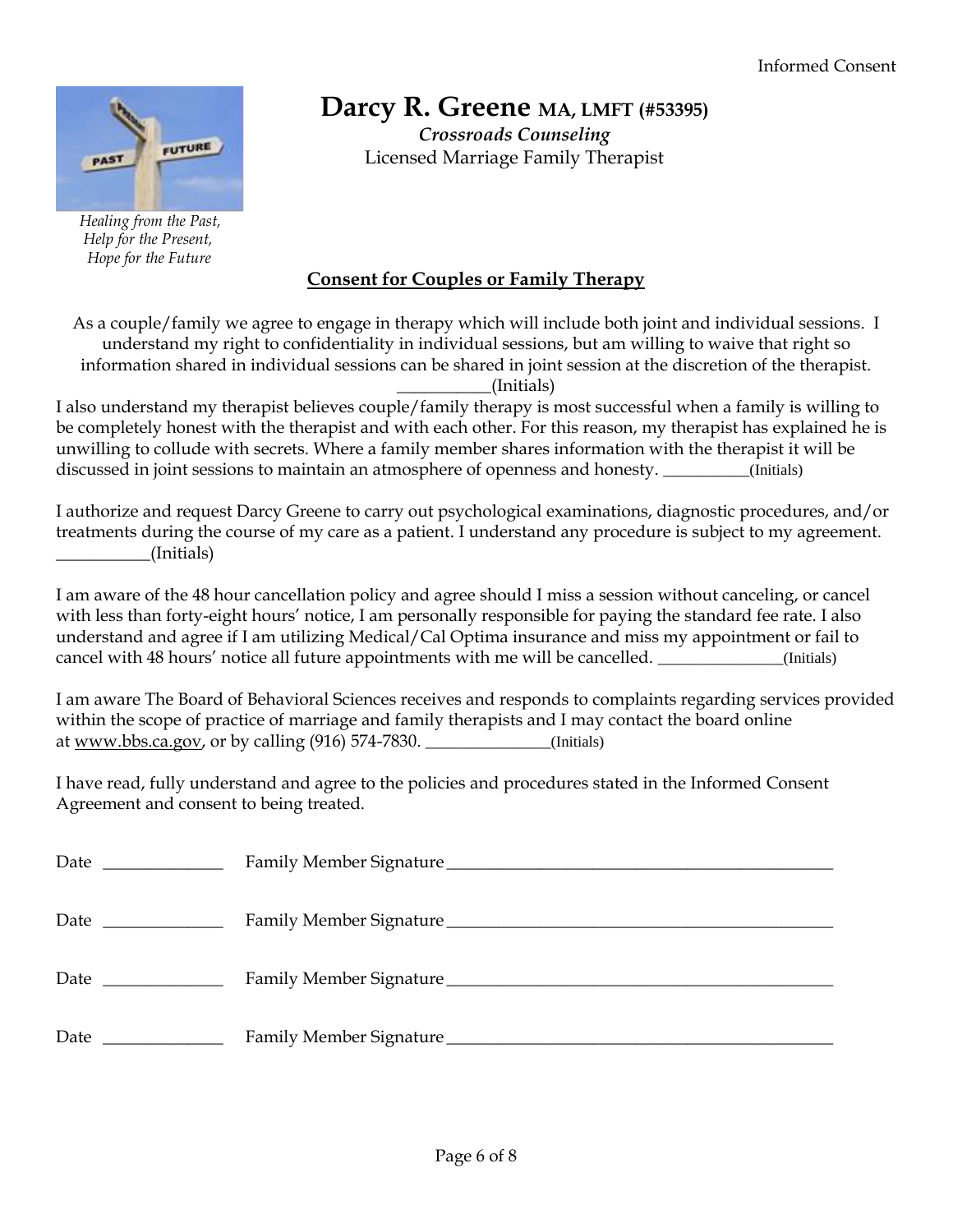

 *Healing from the Past, Help for the Present, Hope for the Future*

**Darcy R. Greene Darcy R. Greene MA, LMFT (#53395)**

*Crossroads Counseling* Licensed Marriage Family Therapist

## **Consent to Treat Minor**

- 1. Due to State law I understand the consent of both parents is needed prior to providing any services to a minor child. If any question exists regarding the authority of a parent or caregiver to give consent for psychotherapy, I will provide copies of supporting legal documentation, such as a custody order, prior to the commencement of services. \_\_\_\_\_\_\_\_\_\_\_\_\_\_\_\_(Initials)
- 2. When working with an individual child, I respect his/her right to confidentiality. I will consult with you about your child's progress. Both parents are entitled to know the nature and progress of the child's therapeutic services. If I am treating your child in individual sessions I appreciate you telling me at the beginning of the session whether there have been any unusual happenings since our last session or issues of concern you wish to discuss prior to the child's session. This interchange must be brief so as not to interfere with the child's therapy session. If a more extended time is needed, please call for a separate appointment or request a telephone session. (See section concerning phone calls.)  $\Box$  (Initials)
- 3. Some children need to know their parent is present for them in the waiting room and sometimes we involve the parent in a special session. Please inform me if you plan to leave the office while your child is in session. If you do leave, please make sure you get back on time to pick up your child. Children should not be left unsupervised in the office at any time. Food is also discouraged in the office. \_\_\_\_\_\_\_\_\_\_\_\_\_\_\_\_(Initials)
- 4. Since we may use art and play materials in therapy with children, please dress your child in clothing appropriate for messy play. \_\_\_\_\_\_\_\_\_\_\_\_\_\_\_\_(Initials)

As the parent/guardian of minor child named I authorize and request Darcy Greene carry out psychological examinations, diagnostic procedures, and/or treatments during the course of his/her care as a patient. I understand any procedure is subject to my agreement. \_\_\_\_\_\_\_\_\_\_(Initials)

I have read, fully understand and agree to the policies and procedures stated in the Informed Consent Agreement and consent to being treated. \_\_\_\_\_\_\_\_\_\_\_\_\_(Initials)

I am aware of the 48 hour cancellation policy and agree should I miss a session without canceling, or cancel with less than forty-eight hours' notice, I am personally responsible for paying the standard fee rate. I also understand and agree if I am utilizing Medical/Cal Optima insurance and miss my appointment or fail to cancel with 48 hours' notice all future appointments with me will be cancelled. \_\_\_\_\_\_\_\_\_\_\_\_\_\_\_\_(Initials)

I am aware The Board of Behavioral Sciences receives and responds to complaints regarding services provided within the scope of practice of marriage and family therapists and I may contact the board online at [www.bbs.ca.gov,](http://www.bbs.ca.gov/) or by calling (916) 574-7830. \_\_\_\_\_\_\_\_\_\_\_\_\_\_\_(Initials)